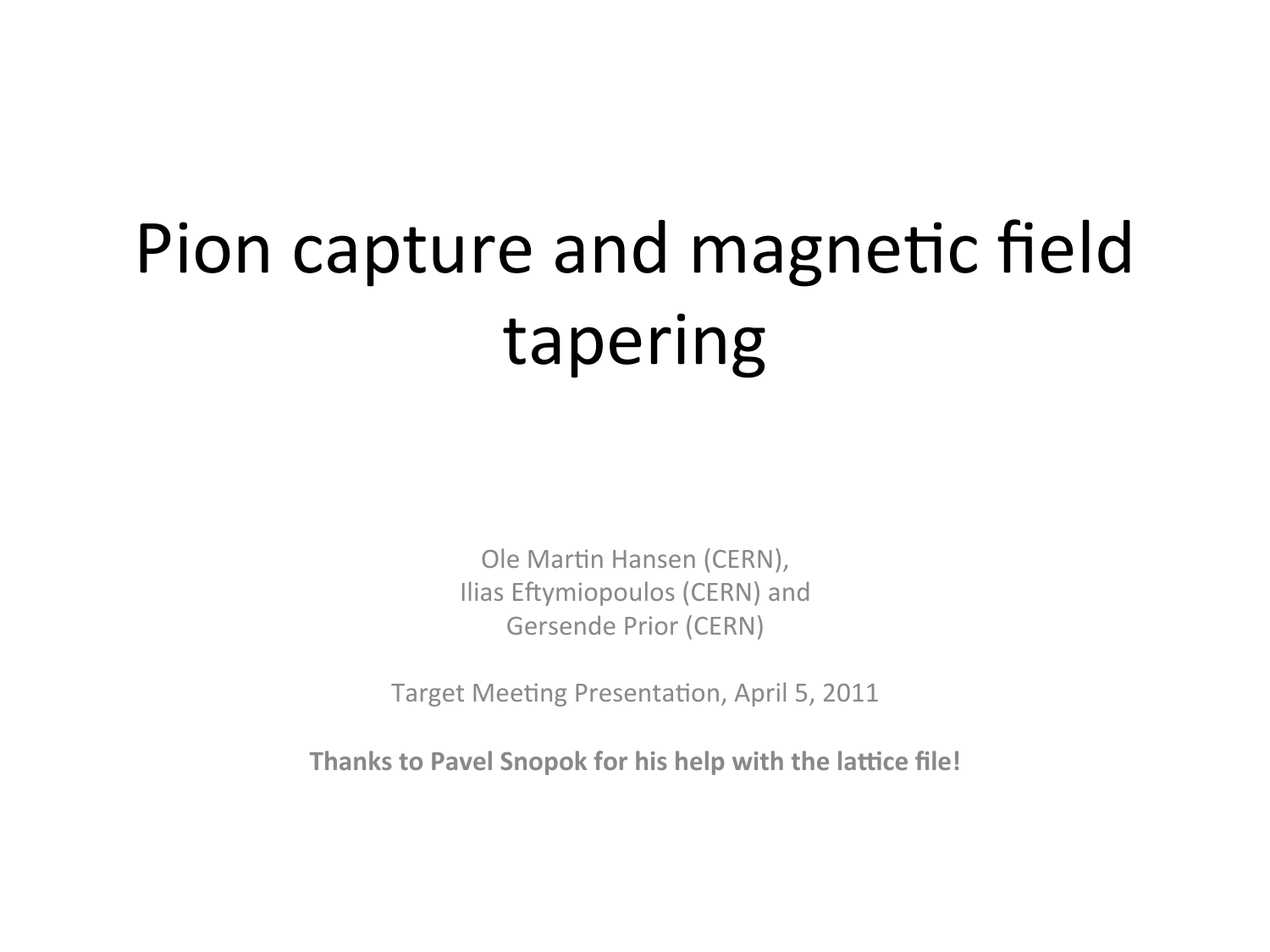## Pion capture and B-field tapering

Aim for the study:

- Is the ST2 layout the optimal one?
- Study alternative solenoid and B-field tapering configurations
- Stay with particle tracking, not (yet) studies on energy deposition and radiation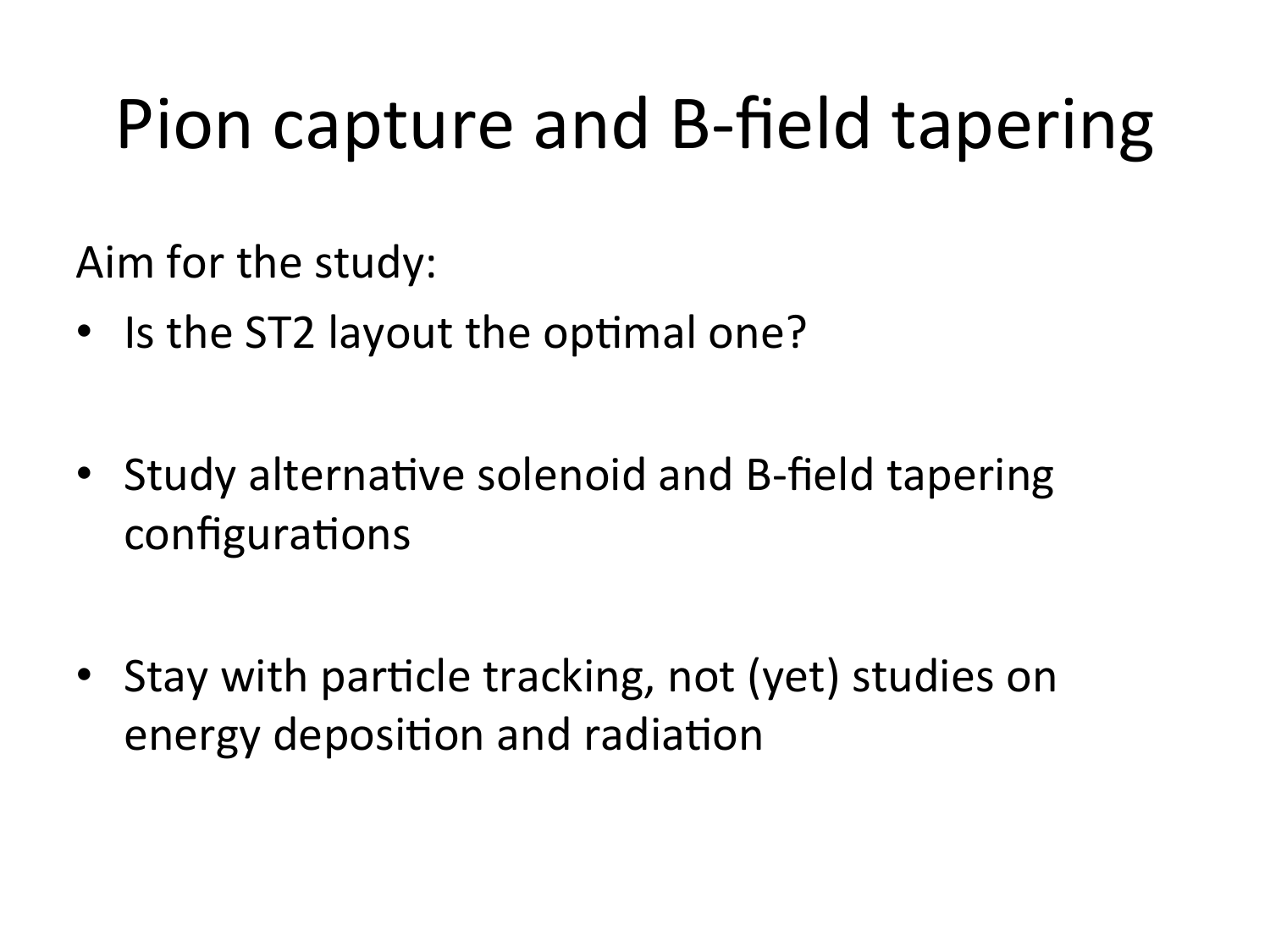#### Scenarios studied (G4BL-simulations)

|                                                                                               | Magnetic field (Radius, Length)  |                                         |                                         |  |  |
|-----------------------------------------------------------------------------------------------|----------------------------------|-----------------------------------------|-----------------------------------------|--|--|
| ST <sub>2</sub> setup                                                                         | 13 solenoid setup                |                                         |                                         |  |  |
| 2 solenoid setup                                                                              | 20T (R=636 mm,<br>$L = 1781$ mm) | 1.5T ( $R = 422$ mm,<br>$L = 54280$ mm) |                                         |  |  |
| 3 solenoid setup                                                                              | 20T (R=636 mm,<br>$L = 1781$ mm) | 1.5 T (R=700 mm,<br>$L = 6372$ mm)      | 1.5T ( $R = 422$ mm,<br>$L = 46280$ mm) |  |  |
|                                                                                               |                                  |                                         |                                         |  |  |
| Some of the setups have 3 resistive solenoids added between the first solenoid and the target |                                  |                                         |                                         |  |  |
| Cu-solenoid 1                                                                                 |                                  | $R = 178$ mm                            | $L = 749$ mm                            |  |  |
| Cu-solenoid 2                                                                                 |                                  | $R = 231$ mm                            | $L=877$ mm                              |  |  |
| Cu-solenoid 3                                                                                 |                                  | $R = 353$ mm                            | $L = 1073$ mm                           |  |  |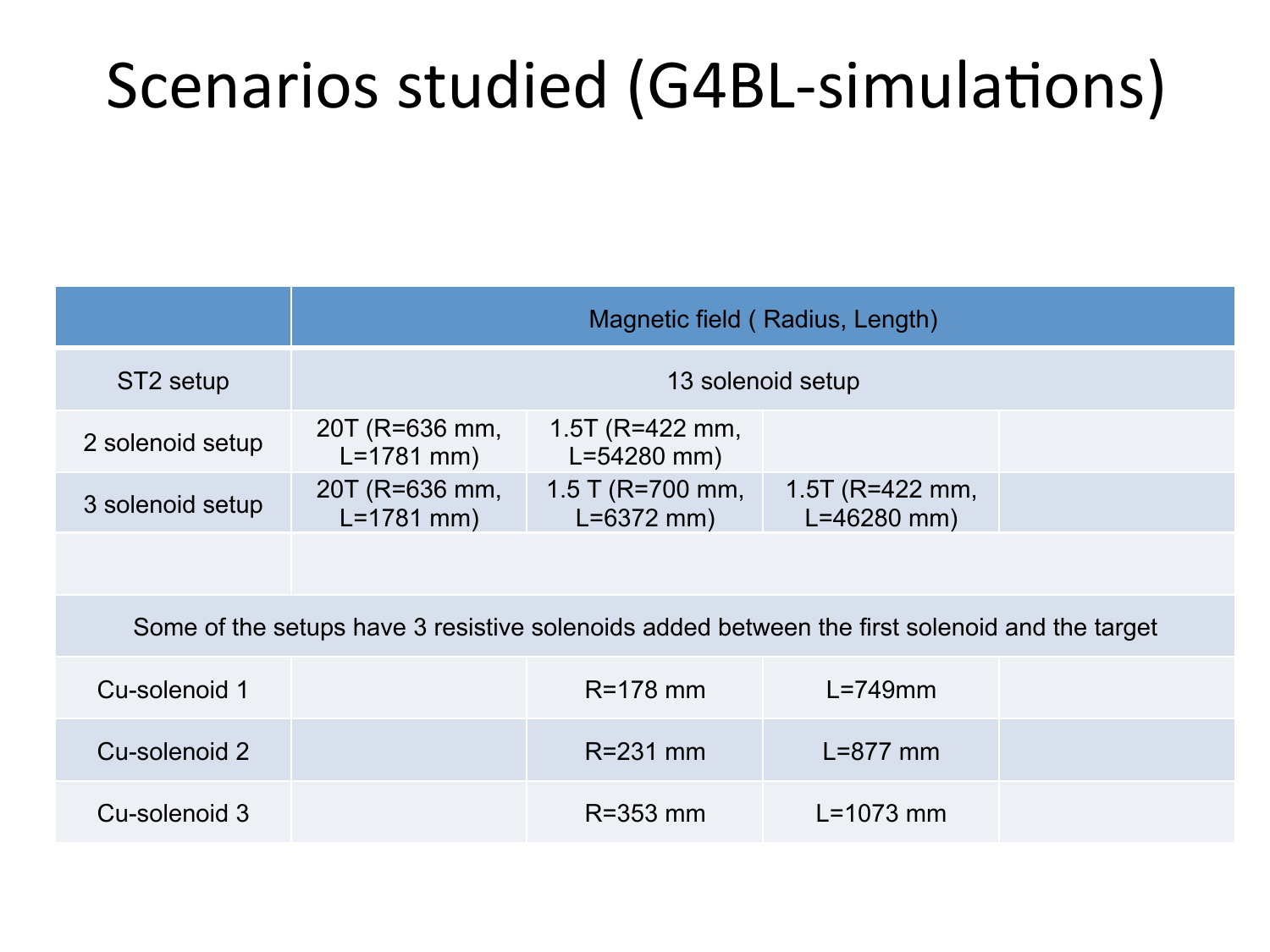#### 2 solenoids setup

#### 20T solenoid followed by a long 1.5T solenoid

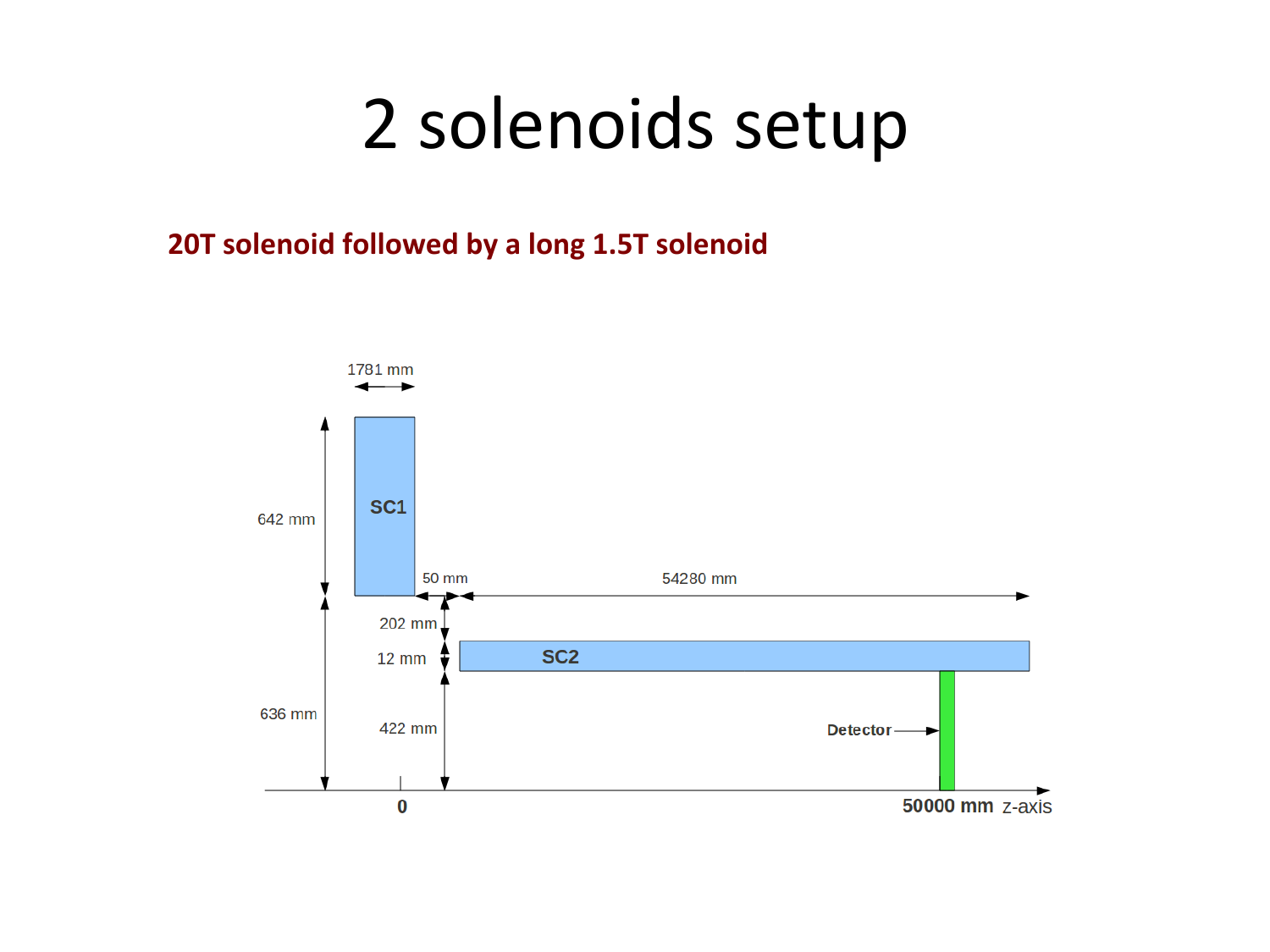### 3 solenoids + 3 Cu solenoids

#### 20T solenoid followed by a two 1.5 solenoids but at different radii

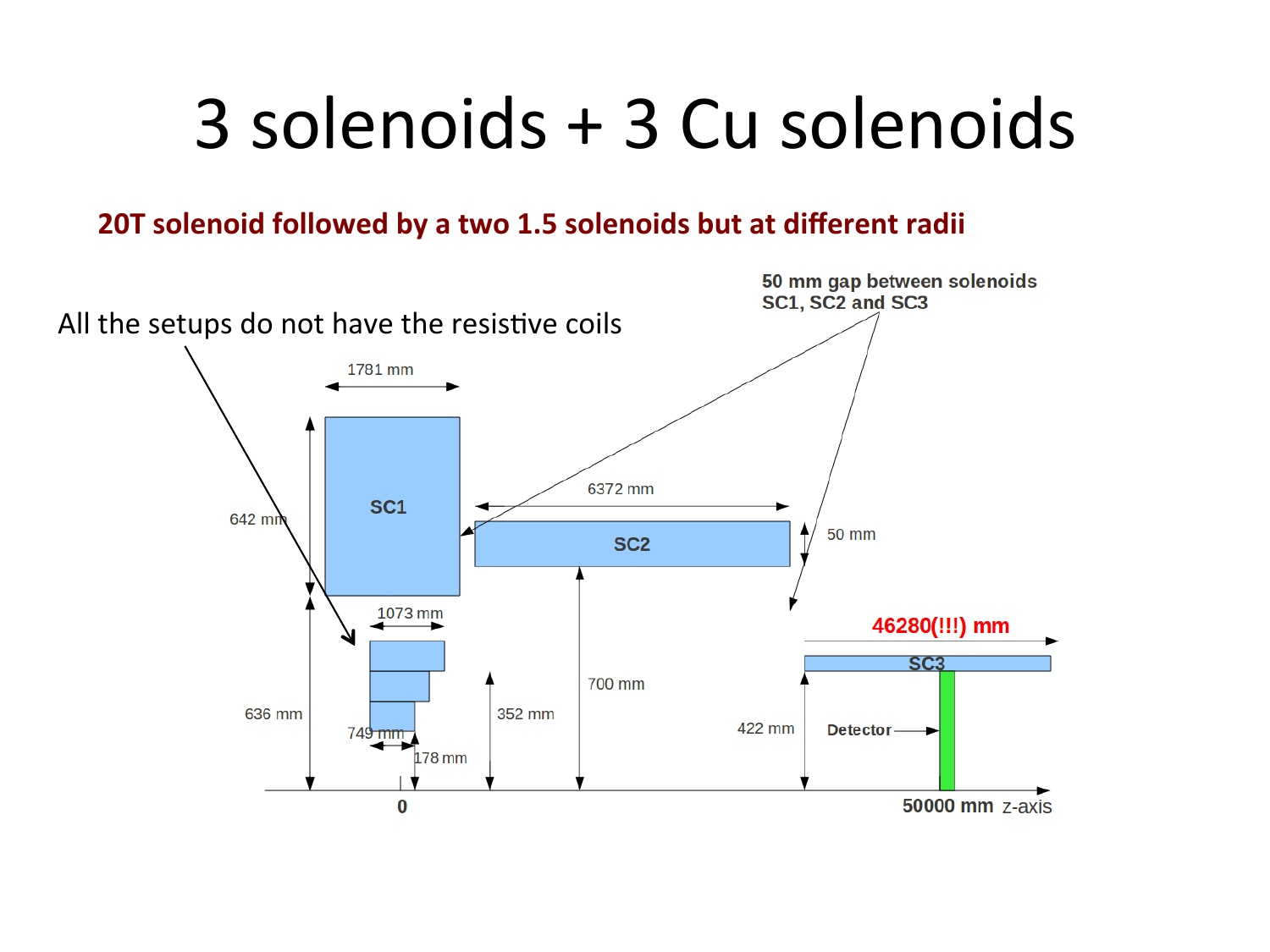## Target and beam

- Mercury target cylinder
	- $-$  L=30 cm
	- $-$  R=0.5 cm
	- $-$  Centered at  $z=0$
	- Rotated%100mrad%
- 10 GeV beam energy
	- $-$  slope of 67mrad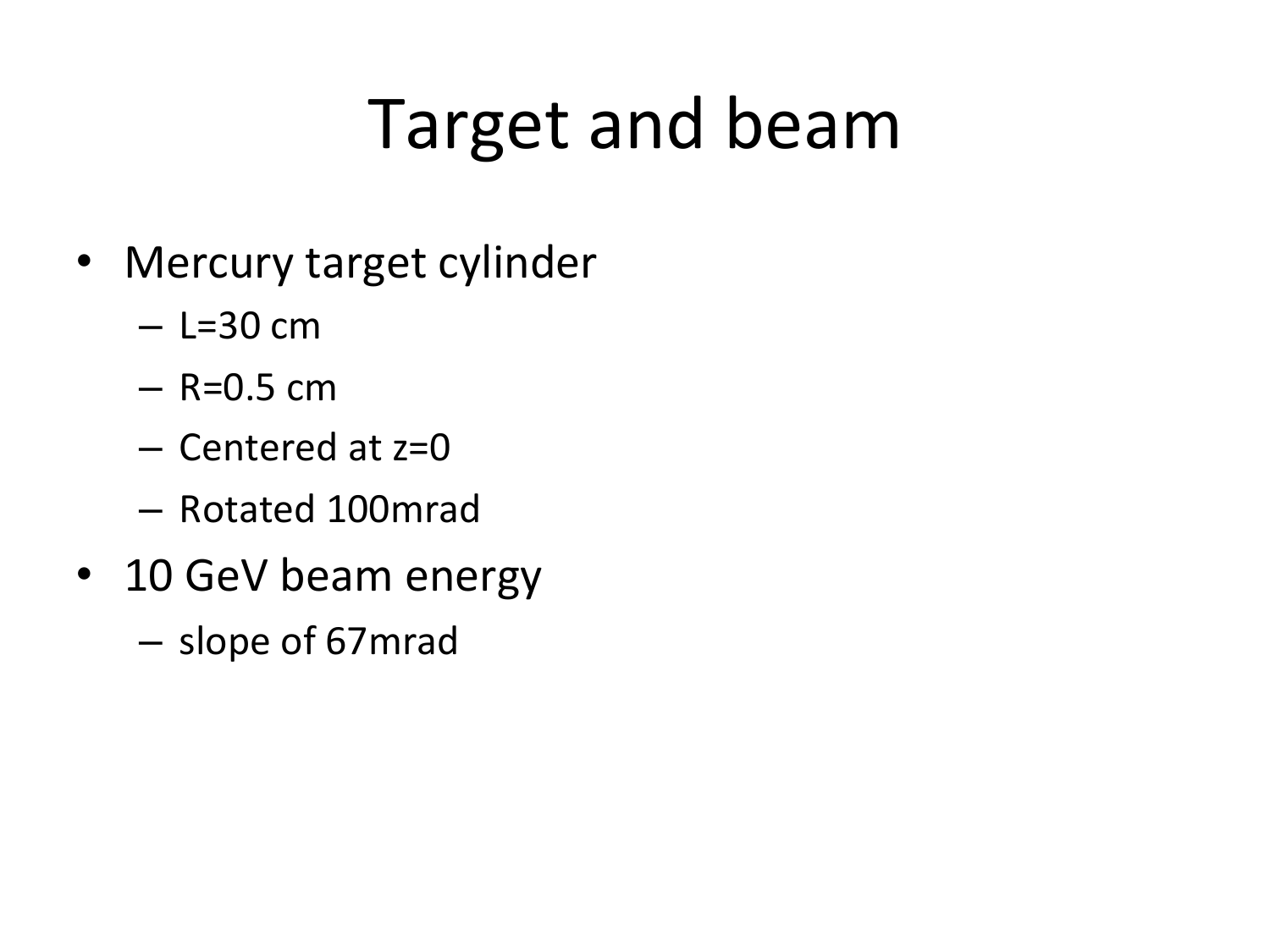#### Comparisons, muon flux at  $z=50m$ with 10^5 POT

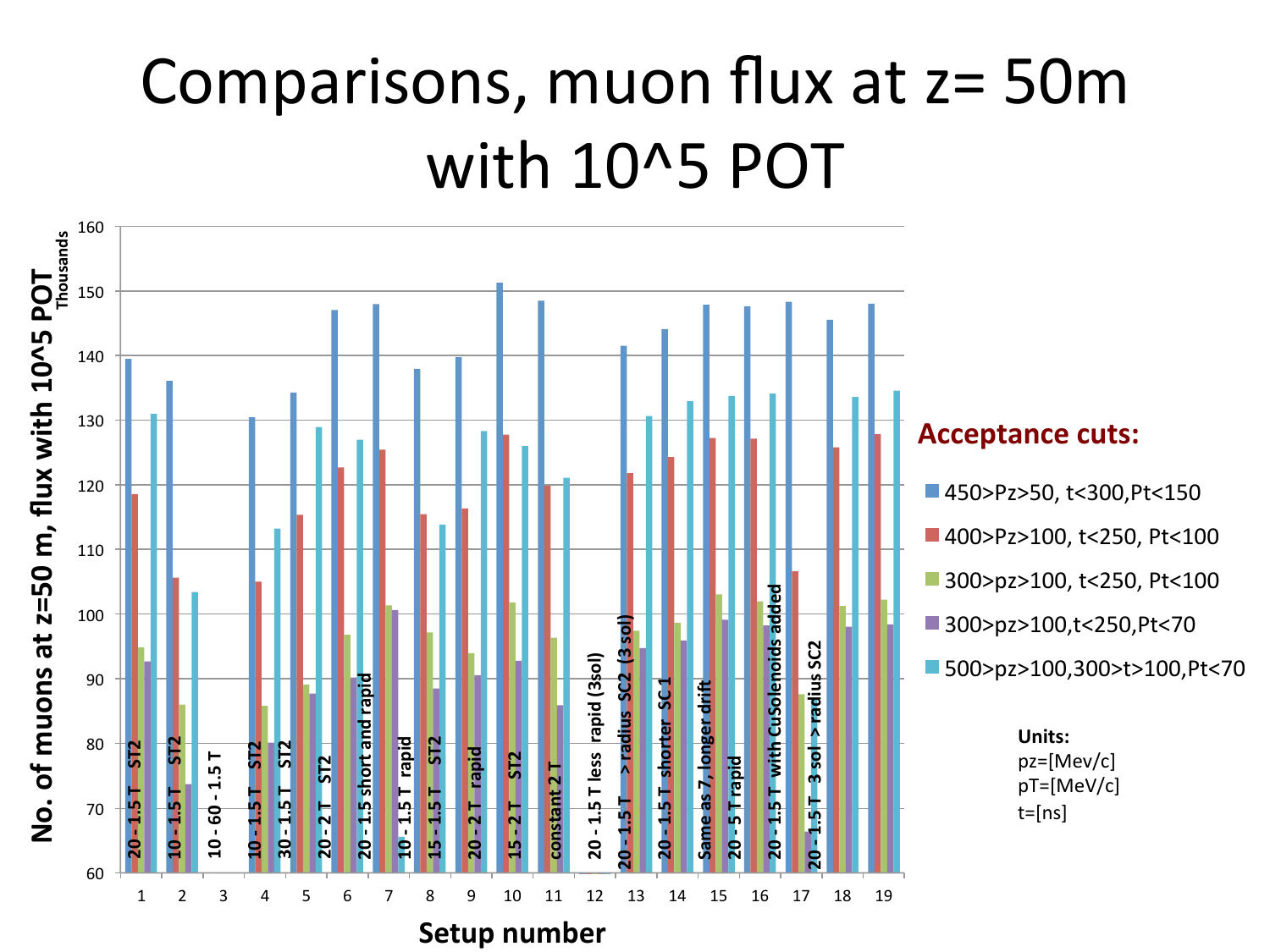#### Some observations

- The layout with a higher magnetic field in the drift section, "lose" a lot of particles when applying acceptance cuts
- 20 Tesla field around the target seems to give the best results
- The three best layouts are chosen and compared to the ST2 setup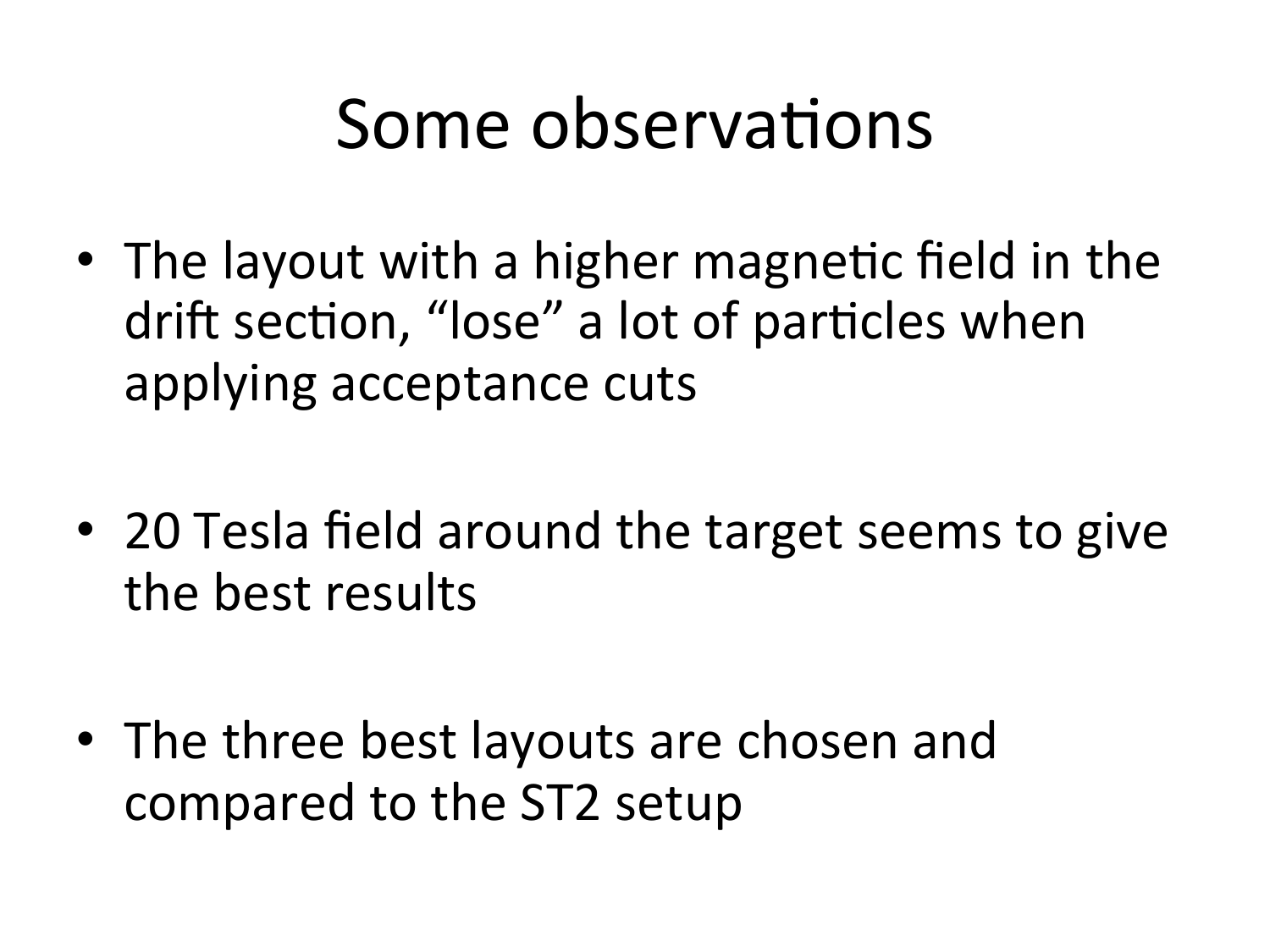## Magnetic field tapering

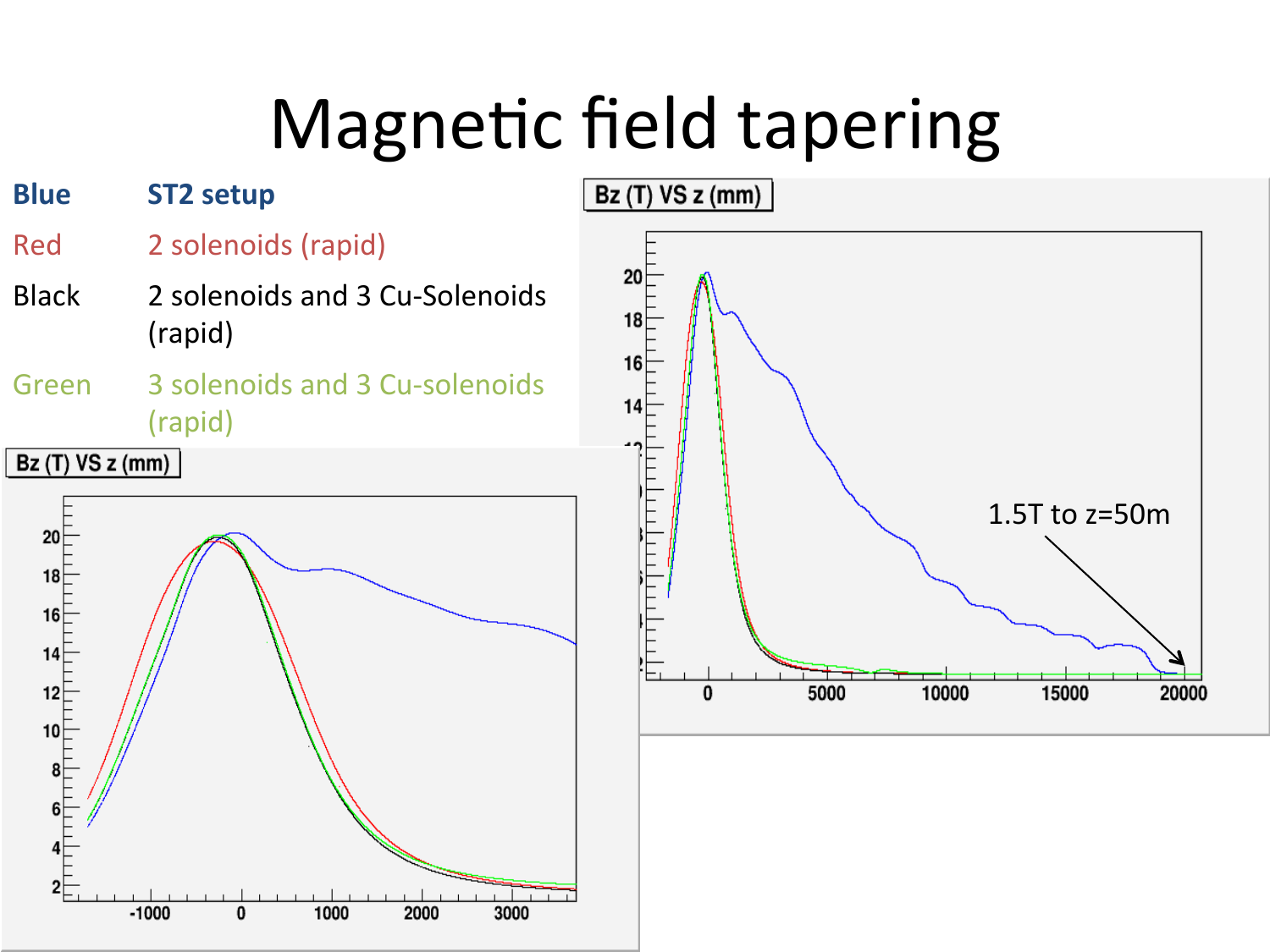#### Study on acceptance cuts

• Used lattice made by Pavel Snopok (Thanks!)

• The ecalc9f routine used to find the accepted particles after the cooling (L=273.1 m), then these "survivors" are tracked back to the end of the drift section ( $z=50$ m) to find the corresponding momentum, time and position distribution

| Ecalc9f cuts                        |                       |  |  |  |
|-------------------------------------|-----------------------|--|--|--|
| 100 <p<sub>-&lt;300 [MeV/c]</p<sub> | $A_{11}$ < 30 [mm]    |  |  |  |
| $p_{\tau}$ <150 [MeV/c]             | $A_{\tau}$ < 150 [mm] |  |  |  |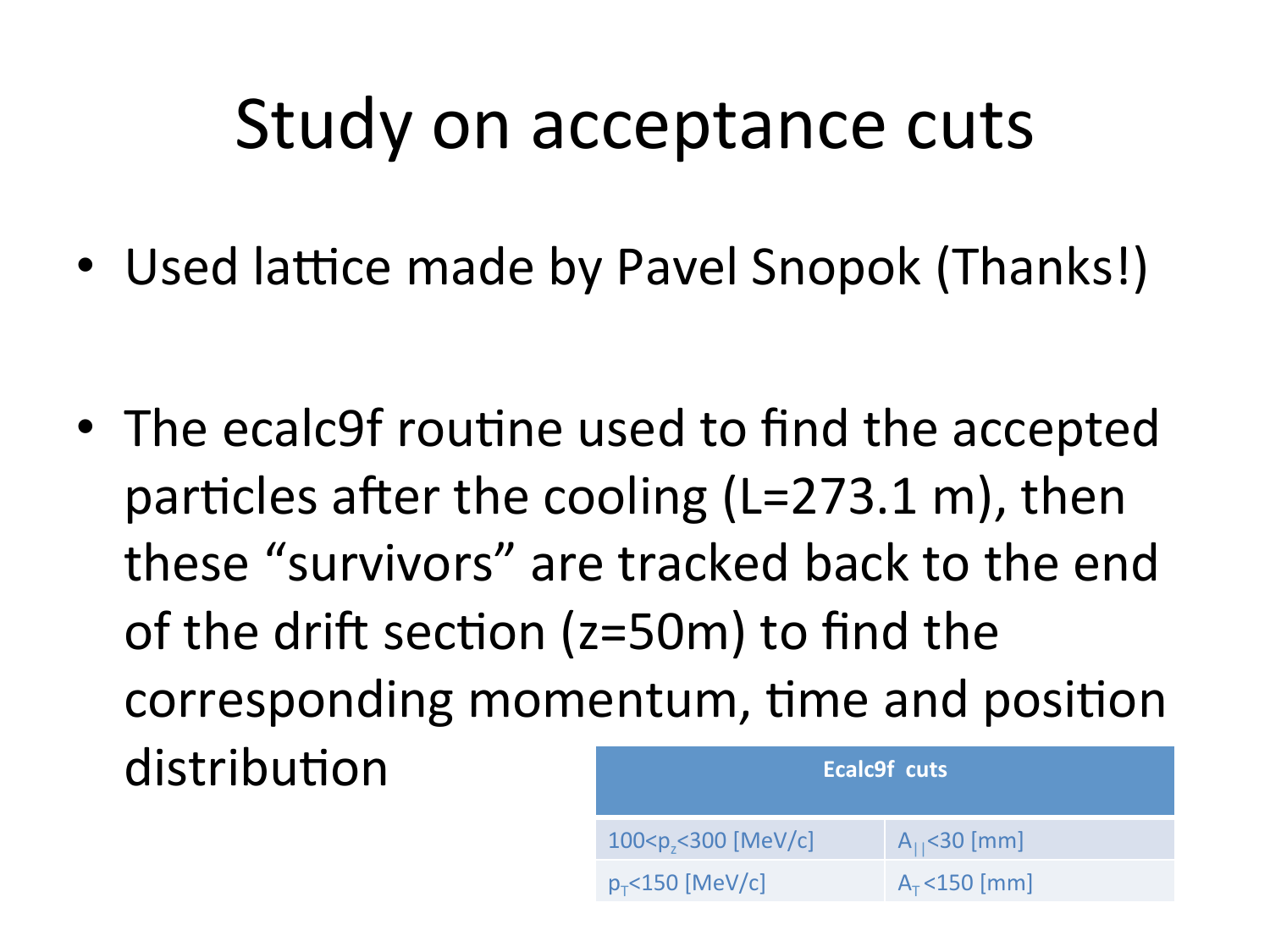



ST<sub>2</sub> 2 solenoids 2 solenoids, 3 resistive solenoids% 3 solenoids 3

resistive solenoids%

**Cuts'**  $•$ pz=[60 400] (MeV/c), •  $pT<60$  (MeV/c),

•  $t=[140 300]$  (ns)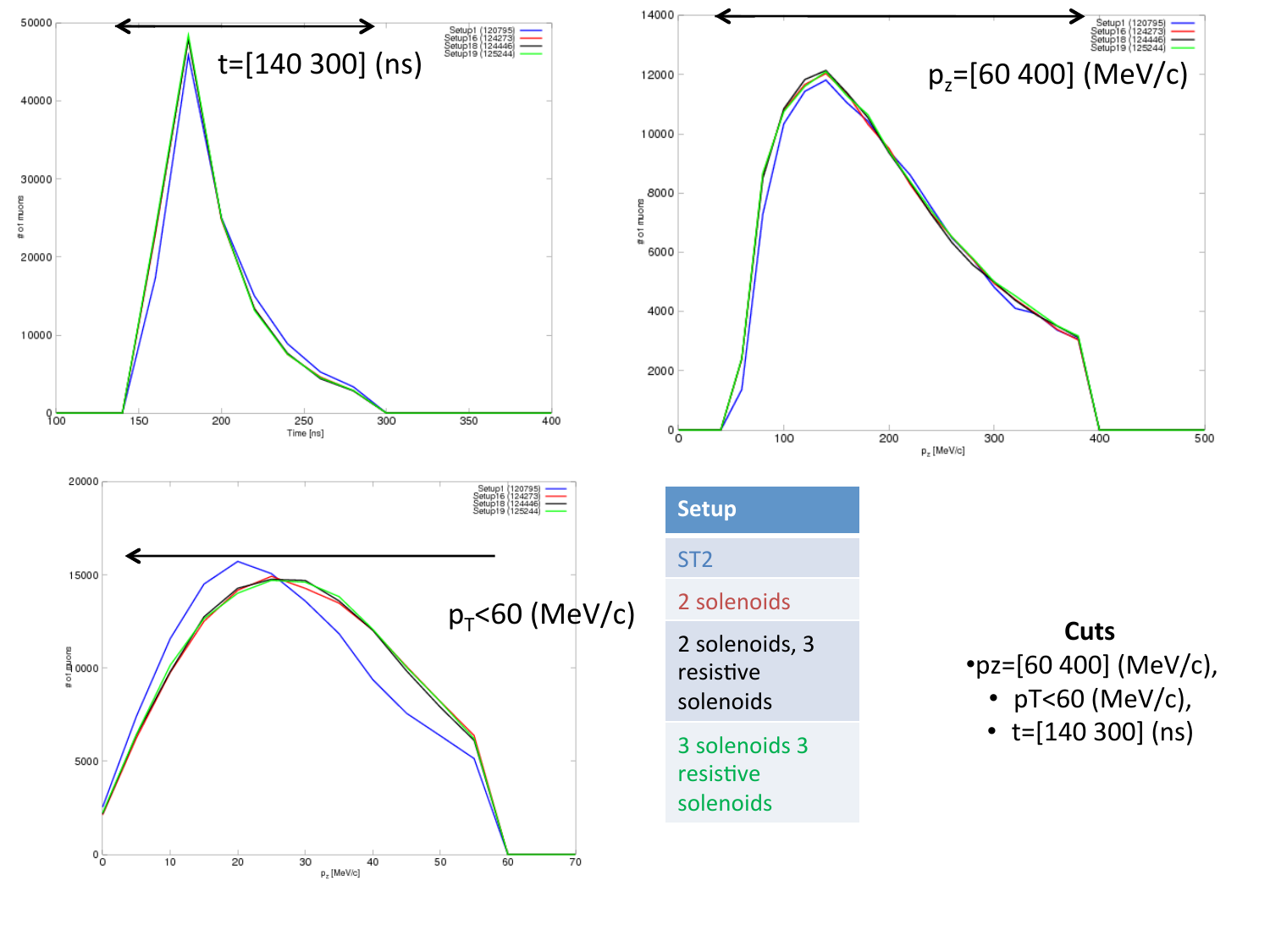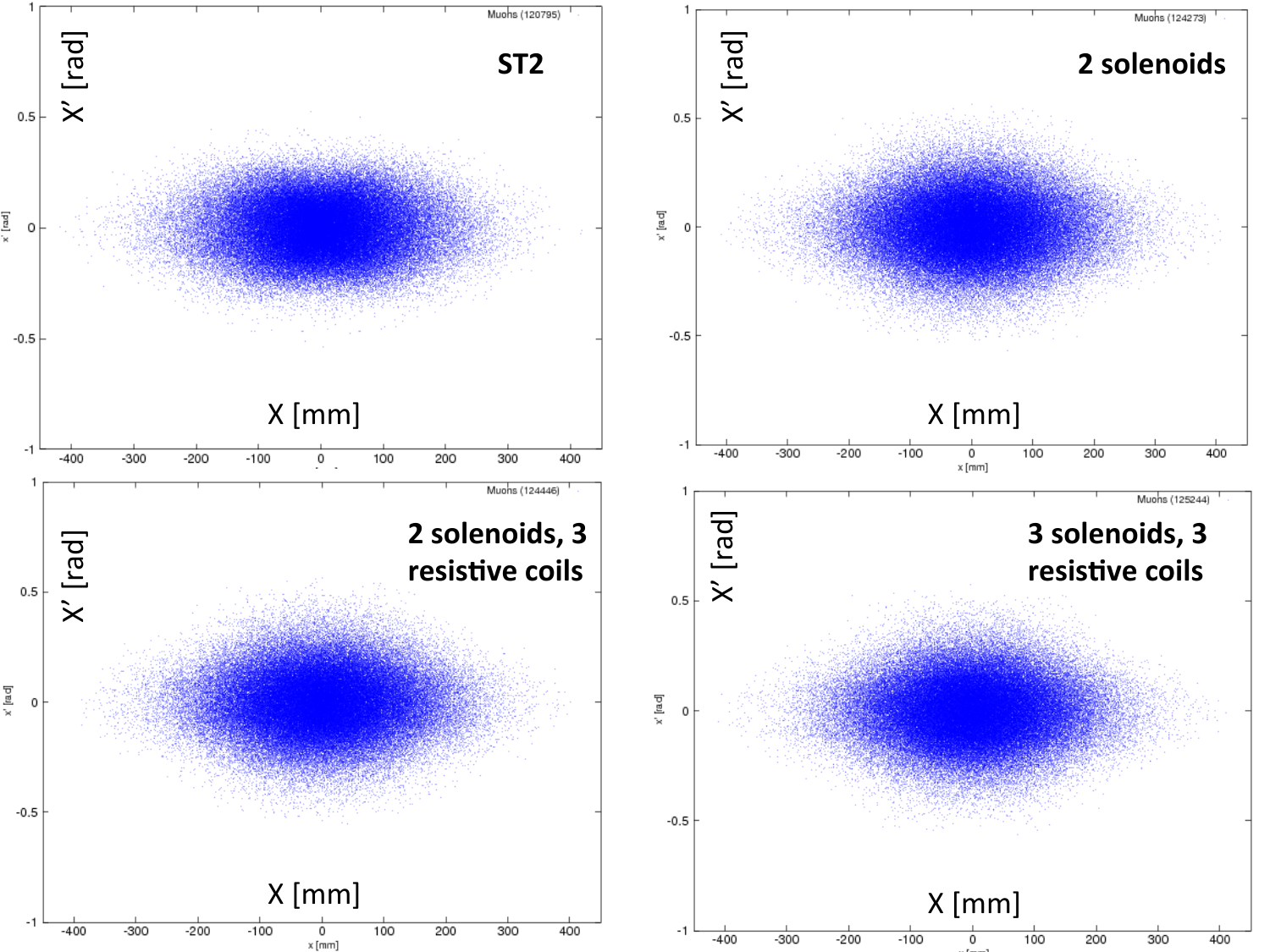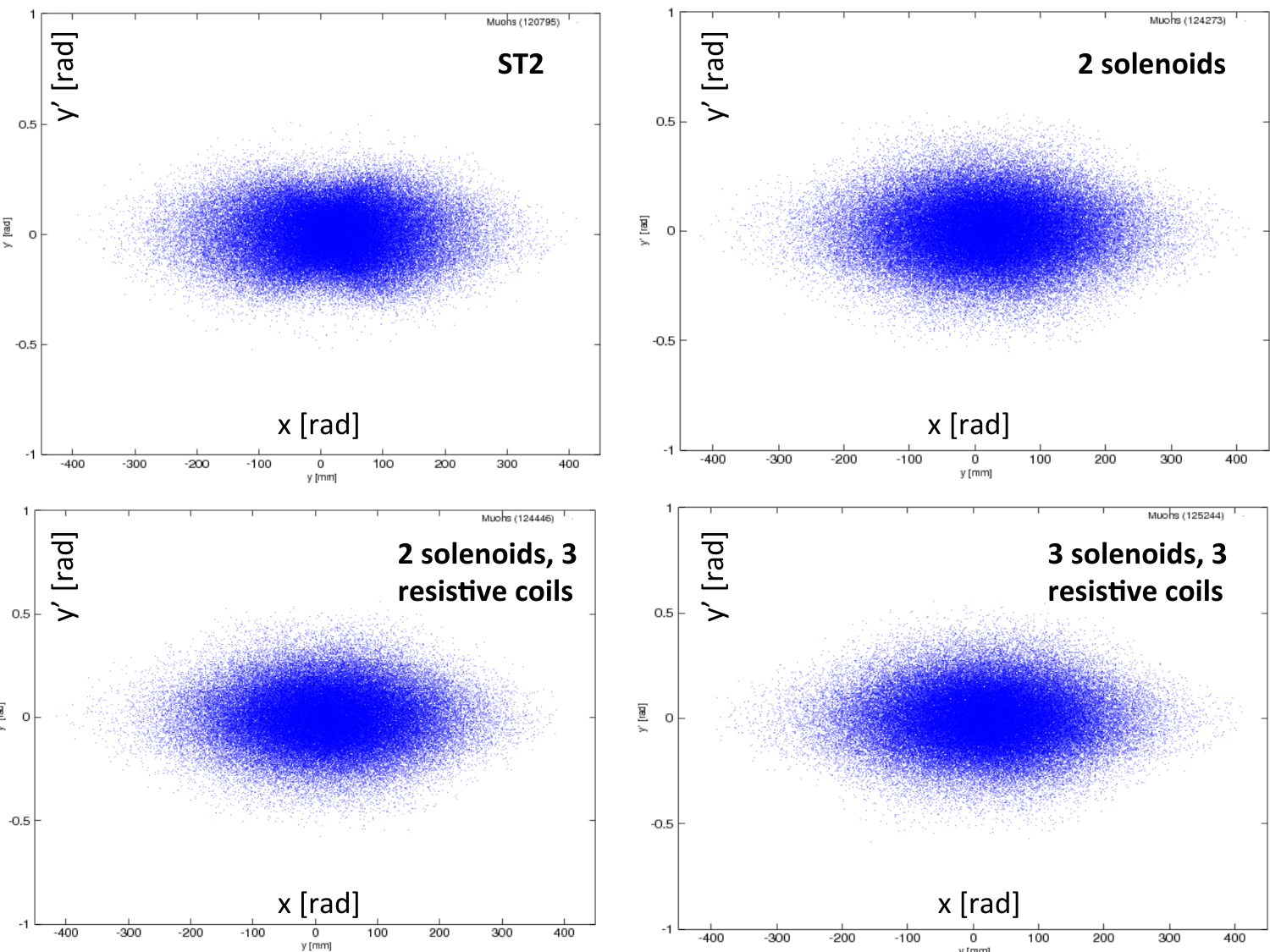## Summary

- A longer tapering is not necessarily better for capturing pions/muons
- The  $2/3$  solenoid setup is as good or even better than the ST2 setup

| <b>Setup</b>                          | Flux, no cuts | Flux, w/acceptance Cut |
|---------------------------------------|---------------|------------------------|
| ST <sub>2</sub>                       | 179070        | 120795                 |
| 2 solenoids                           | 185307        | 124273                 |
| 2 solenoids, 3 resistive<br>solenoids | 182118        | 124446                 |
| 3 solenoids 3 resistive<br>solenoids  | 188028        | 125244                 |